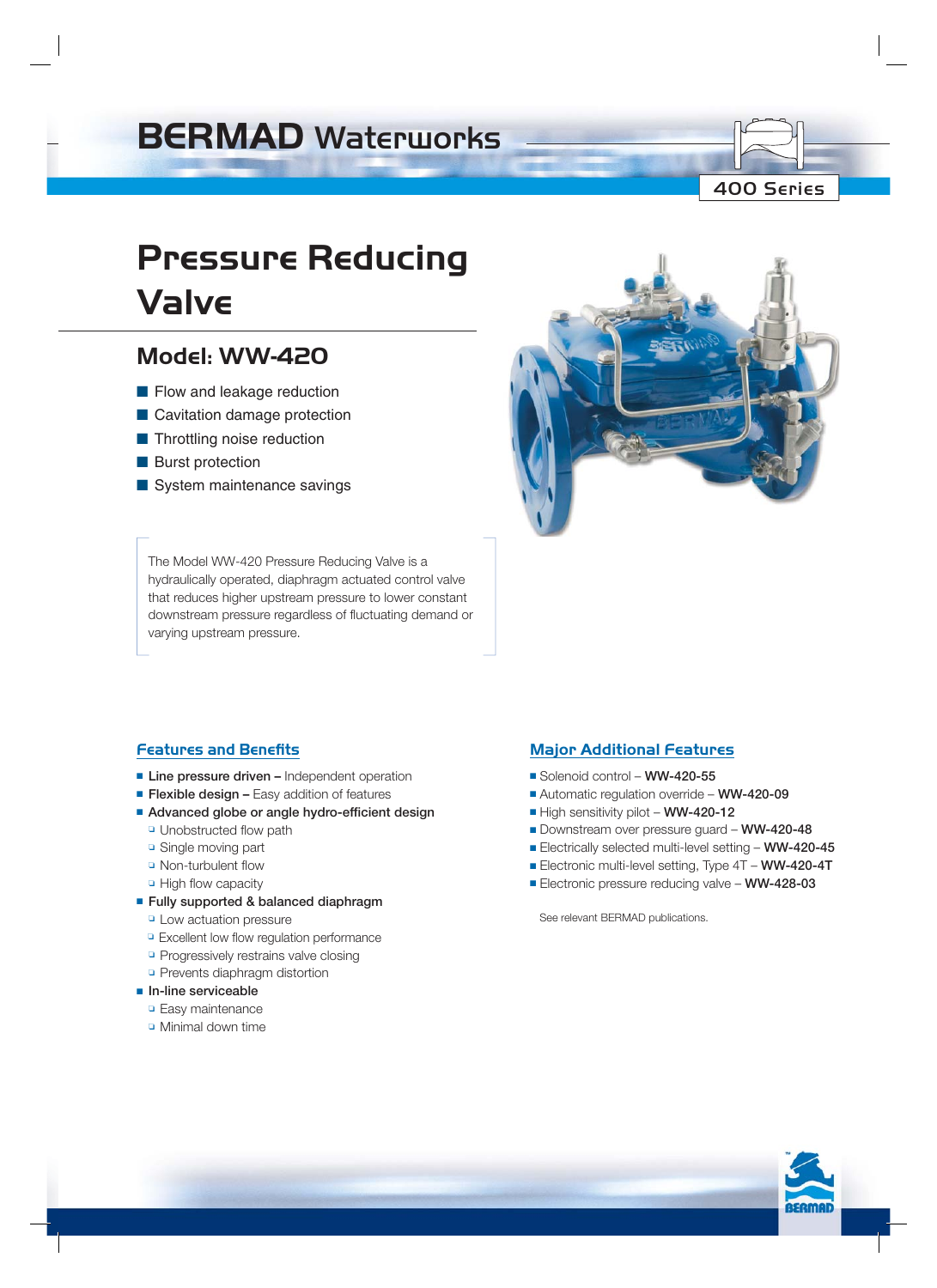## **BERMAD** Waterworks

### **Model: WW-420**

### **Operation**

The Model WW-420 is a pilot controlled valve equipped with an adjustable, 2-Way pressure reducing pilot.

The flow restriction **[1]** continuously allows flow from the valve inlet into the control chamber **[2]**. The pilot **[3]** senses downstream pressure.

Should this pressure rise above pilot setting, the pilot throttles, enabling pressure in the control chamber to accumulate, causing the main valve to throttle closed, decreasing downstream pressure to pilot setting.

400 Series

Should downstream pressure fall below pilot setting, the pilot releases accumulated pressure, and the main valve modulates open.

The one-way flow control needle valve **[4]** stabilizes valve reaction by restricting the flow out of the control chamber. Closing cock valve **[5]** freezes valve opening rate. Downstream cock valve **[6]** enables manual closing.



### **Engineer Specifications**

The Pressure Reducing Valve shall reduce higher upstream pressure to lower preset downstream pressure regardless of fluctuating demand or varying upstream pressure.

**Main Valve:** The valve shall be hydraulically controlled, elastomeric type globe valve with a rolling-diaphragm. The valve shall have an unobstructed flow path with no stem guide or supporting ribs. Valve actuation shall be accomplished by a fully peripherally supported, one-piece balanced rolling-diaphragm, vulcanized with a rugged radial seal disk. The diaphragm assembly shall be the only moving part. The valve shall have a removable cover for quick in-line service enabling all necessary inspection and servicing. Valve pressure rating shall be PN16. Valve construction materials shall be: Epoxy FB coated Ductile Iron body and cover, NR diaphragm & Stainless Steel spring.

The valve shall be supplied as an assembly, hydraulically tested and factory adjusted to customer requirements at an ISO 9000 and 9001 certified hydraulic laboratory.

**Control System:** The valve shall be controlled in a 2-way system without a water bleed to the atmosphere. The control system shall consist of a 2-way adjustable (1.5-16.0 bar), direct acting pressure reducing pilot, isolating cock valves on upstream, downstream, and control chamber ports, a one-way flow control device and a filter. Washing the filter shall not require isolating the main valve. All tubing and fittings shall be Stainless Steel. The assembled valve shall be hydraulically tested and factory adjusted to customer requirements.

**Quality Assurance:** The valve manufacturer shall be certified according to the ISO 9001 Quality Assurance Standard. The main valve shall be certified as a complete drinking water valve according to WRAS, and other recognized standards.

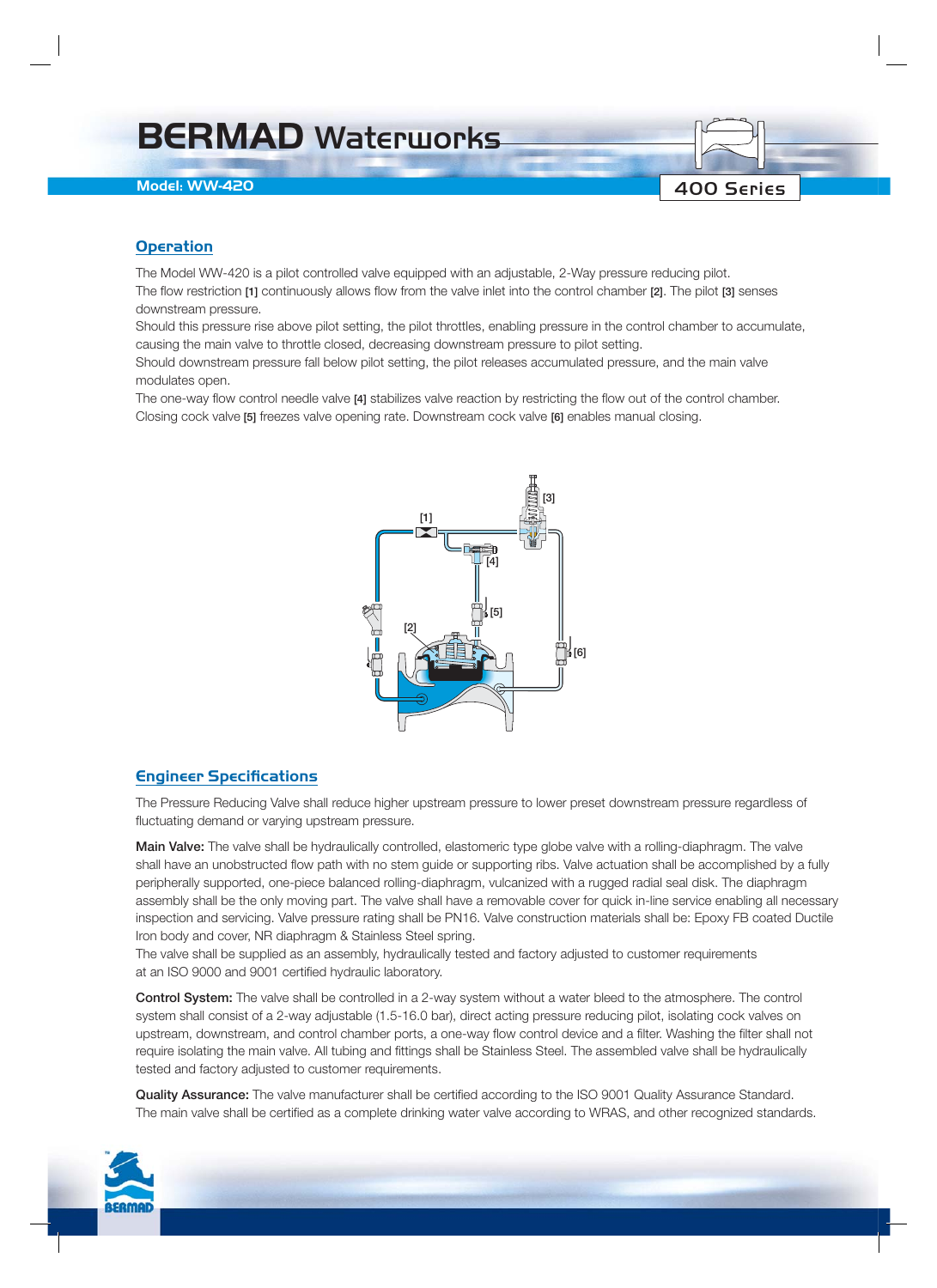

## **Typical Applications**

#### Pressure Reducing System for Municipal Networks

Network design requires establishing various pressure zones due to topography, distances, demands, energy costs, reservoir availability, etc.



The pump supplies water to the network and to the reservoir. System pressure is too high for the residential neighborhood, requiring a pressure reducing system.

#### Pressure Reducing System – Typical Installation



In addition to the Model **WW**-**420 Pressure Reducing Valve**, BERMAD recommends that the system also include:

- **Strainer** Model WW-70F prevents debris from damaging valve operation
- **Relief Valve** Model WW-43Q provides:
	- ❏ Protection against momentary pressure peaks
	- ❏ Visual indication of need for maintenance

For high pressure / differential pressure systems, see BERMAD publications WW 720 & WW 820.